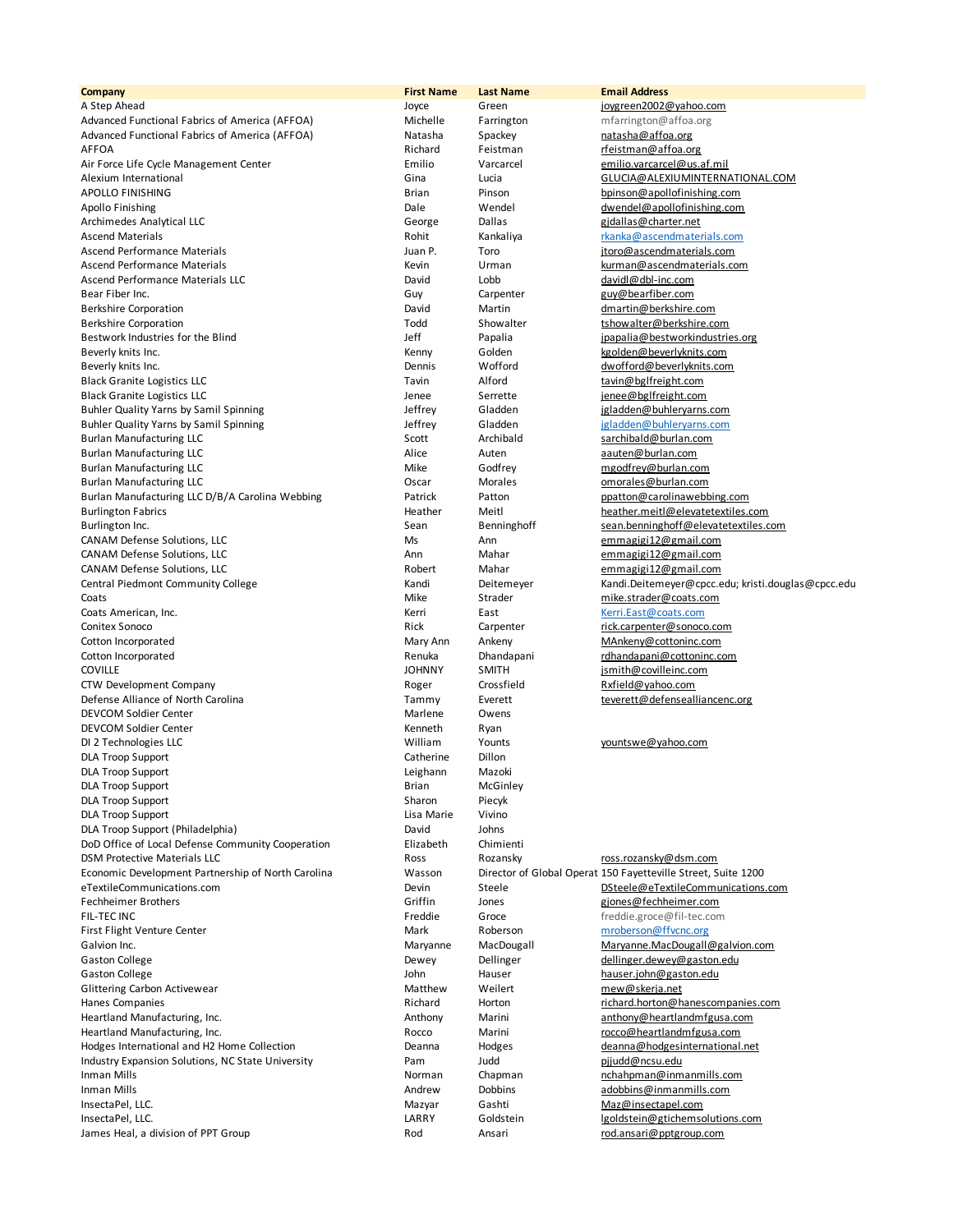James Heal, a division of PPT Group **Paul Paul Paul Montalto Paul.** Montalto Paul.montalto **paul.montalto** Johnson Outdoors Gear/Eureka! Tents James Reyen jgreyen@johnsonoutdoors.com JP Morgan Chase & Co. **Kent Phillips** Kent Phillips **Kent.phillips Community** kent.phillips **kent.phillips kent.phillips kent.phillips kent.phillips kent.phillips kent.phillips kent.phillips kent.phillips** Kappler, Inc **Example 2** Siviley Ben Sivley Sivley Siviley **bsivley@kappler.com** Kuraray America Inc., Vectran Fiber Division Matt Reid Reid matthew.reid@kuraray.com Lenzing Fibers (1992)<br>
Lenzing Fibers (1993)<br>
Lions Services Jackson (1994)<br>
Lions Services Jackson (1994)<br>
Lions Services Jackson (1994)<br>
Lions Services Jackson (1994) Lions Services, Inc. **According to the Contract Peper** Robert Peper robertp@lionsservices.org LMI Kilara Le kle@lmi.org LMI 1999 LOCK Vandenberghe in the intervention of the state of the vandenberghe in the vandenberghe in the van the vandenberghe of the van the van the van the van the van the van the van the van the van the van the van the Manufacturing and Textile Innovation Network (MTIN) Sam Buff buff.sam@gaston.edu Manufacturing Solutions Center The Content Center Kathy Alexander Alexander Kathy Alexander Kalexander 506@cvcc.edu Manufacturing Solutions Center at CVCC Tanya Wade twade twade twade twade twade twade twade twade twade twade twade twade twade twade twade twade twade twade twade twade twade twade twade twade twade twade twade twade twad MARCORSYSCOM, PM IW **Example 2018** Louis Curcio MARCORSYSCOM, PM IW Miguel REis MASSIF Charles Sexton charles.sexton@massif.com Massif **Steve Tacy** Steve Tacy Steve Tacy Steve.tacy@massif.com McRae Footwear Charles Covatch charlesc@mcraeindustries.com MeMe AMERICA INC<br>
Meridian Specialty Yarn Group, Inc. The Comment of the Stephen Hudson Thus Shudson Meridian Specialty Yarn Group, Inc. Meridian Specialty Yarn Group, Inc. Subsection Stephen Hudson Shudson and Stephen shudson may get the shudson shudson shudson and the shudson shudson shudson shudson shudson shudson shudson shudson shudson shudson shudson Meridian Specialty Yarn Group, Inc. The Manson Tim Manson tmanson@msyg.com Military Products Inc. **Military Products** Inc. Community Community Inc. And Boyette inc. Community Inc. Community Inc. Community Inc. Community Inc. Community Inc. Community Inc. Community Inc. Community Inc. Community In Military Products Inc. **Keyling Community Community Community** Scanlon Kevin Scanlon Kevin kevin@militaryproductsinc.com Milliken & Company Patrick Prince patrick.prince@milliken.com Milliken & Company Tommy Tommy Young tommy.young@milliken.com Milliken & Compnay The Composition of the Scott Scott Grupp SCOTT.GRUPP@MILLIKEN.COM Mills Manufacturing and the United States of the United States of the Oswald Communisty induced in the Millsmanufacturing.com MMI Textiles Will Cromer will@mmitextiles.com MMI Textiles and the state of the state of the state of the state of the state of the state of the state of the state of the state of the state of the state of the state of the state of the state of the state of the state MMI Textiles, Inc. **Amy** Bircher amy Bircher amy amy@mmitextiles.com Mt Vernon Mills **Adam** Hankins and Hankins adamh@mvmills.com Mt Vernon Mills **Tonys** Tony Strickland Tonys@mvmills.com Murdock Webbing **Mike** Boisvert Mike Boisvert Mike. Boisvert Mike. Boisvert Book Mike. A struck and the Boisvert Mike Boisvert Mike Boisvert American Mike A struck and the Boisvert Mike A struck and the Boisvert Mike A str Murdock Webbing **Pete** Cook peter.cook@murdockwebbing.com Murdock Webbing **Murdockwebbing.com** Greg Pilgrim greg.pilgrim greg.pilgrim@murdockwebbing.com National Council of Textile Organizations **Donald** Vavala Vavala dvavala@ncto.org National Industries for the Blind Theorem 2001 Conielle Lorelli and Donielle Lorelli and Donielli enjoying the U National Safety Apparel **Rob** Hines rhines rhines rhines rhines rhines rhines rhines rhines rhines rhines rhines rhines rhines rhines rhines rhines rhines rhines rhines rhines rhines rhines rhines rhines rhines rhines rhin National Spinning Jim Booterbaugh jimb@natspin.com Nava Technologies, LLC **Nathan Fisher** Nathan Pisher nathan Fisher nathan nathan nathan Fisher nathan nathan nathan nathan nathan nathan nathan nathan nathan nathan na hannya nathan na hannya nathan na hannya na hannya na Navy Clothing & Textile Research Facility **Laurra** Laurra Winters Navy Clothing and Textile Research Facility Chris Chris Diaz NAVY EXCHANGE SERVICE COMMAND Terri Gabriel NC Department of Commerce, Division of Workforce Solutions Veronica (Ronn Grantham veronica.grantham@nccommerce.com<br>NC Department of Commerce/DWS veronical division walter commerce.com veronica.grantham@nccommerce.com NC Department of Commerce/Workforce Solutions Russ Russ Vickers russ.vickers@nccommerce.com NC Dept. of Commerce/NCWorks and the community Robert Carter robert.carter@nccommerce.com NC State Industry Expansion Solutions Fiona Fiona Baxter Findustrian Expansion Solutions Findustrian Findustrian Expansion Solutions Findustrian Baxter Findustrian Expansion Solutions Findustrian Baxter Findustrian Expansi NC State University Michael Mullins mrmulli2@ncsu.edu NC State University Wilson College of Textiles Kavita Mathur Mathur Karathur Romathur Annual Amathur Kmathur Kmathur Kmathur Kmathur Kmathur Kmathur Kmathur Kmathur Kmathur Kmathur Kmathur Kmathur Kmathur Kmathur Kmathur K NC State University Wilson College of Textiles Seonyoung Youn Stephenson Syoun@ncsu.edu<br>
NCSU IES Stephenson Stephenson Stephenson Stephenson Stephenson Stephenson Stephensu.edu Nester Hosiery LLC **Matthew Brucker matthew** Brucker matthew **matth@nesterhosiery.com** Nester Hosiery LLC Kelly Nester kelly@nesterhosiery.com Nester Hosiery LLC Kery Nester kerry@nesterhosiery.com Next Defense Solutions LLC and the Solutions LC Joseph Moran joe.moran@nextdefensesolutions.com NIPI INC. Allan Reuben admin@lifetrendsinc.com NIPI INC. Ron Reuben RNREUBEN@NIPI-CO.COM NIPI INC. Ruth S. Reuben RUTHREUBEN@AOL.COM North Carolina Defense Technology Transition Office **Bob** Burton Burton burtonr@ncmbc.us North Carolina Defense Technology Transition Office **Denny** Lewis Lewis Lewisd<sub>@ncmbc.us</sub><br>North Carolina Defense Technology Transition Office Rob Robles Robinson and Probinsonr@ncmbc. North Carolina Defense Technology Transition Office **Rob Robinson** Robinson Robinsonr@ncmbc.us North Carolina Department of Commerce **Ali** Ali Davis **Ali** Davis ali.davis@nccommerce.com North Carolina Military Business Center The Cassani Cassani Cassani cassanij@ncmbc.us North Carolina Military Business Center Scott Scott Dorney Scott Scott Scott Scott Scott Scott Scott Scott Scott Scott Scott Scott Scott Scott Scott Scott Scott Scott Scott Scott Scott Scott Scott Scott Scott Scott Scott S North Carolina Military Business Center Teresa Earl Earl earlt@ncmbc.us North Carolina Military Business Center TJ Gilroy Gilroy gilroyt@ncmbc.us North Carolina Military Business Center **Jimmy** Hendrix Hendrix hendrixj@ncmbc.us North Carolina Military Business Center Tim Tim Malone malonet@ncmbc.us North Carolina Military Business Center **Lee** Moritz Moritz moritzl@ncmbc.us North Carolina Military Business Center Fran Fran Perez-Wilhite perezf@ncmbc.us North Carolina Military Business Center **Rachel Rocker Rachel Rocker Rachel Rocker** Rachel Rocker Rockerr@ncmbc.us North Carolina Military Business Center Courtney Courtney Smedick courtney@ncmbc.us

Dominick Stephenson dstephe@ncsu.edu

Kathy Mullins **Kathym@lionsservices.org** 

walter.gillispie@nccommerce.com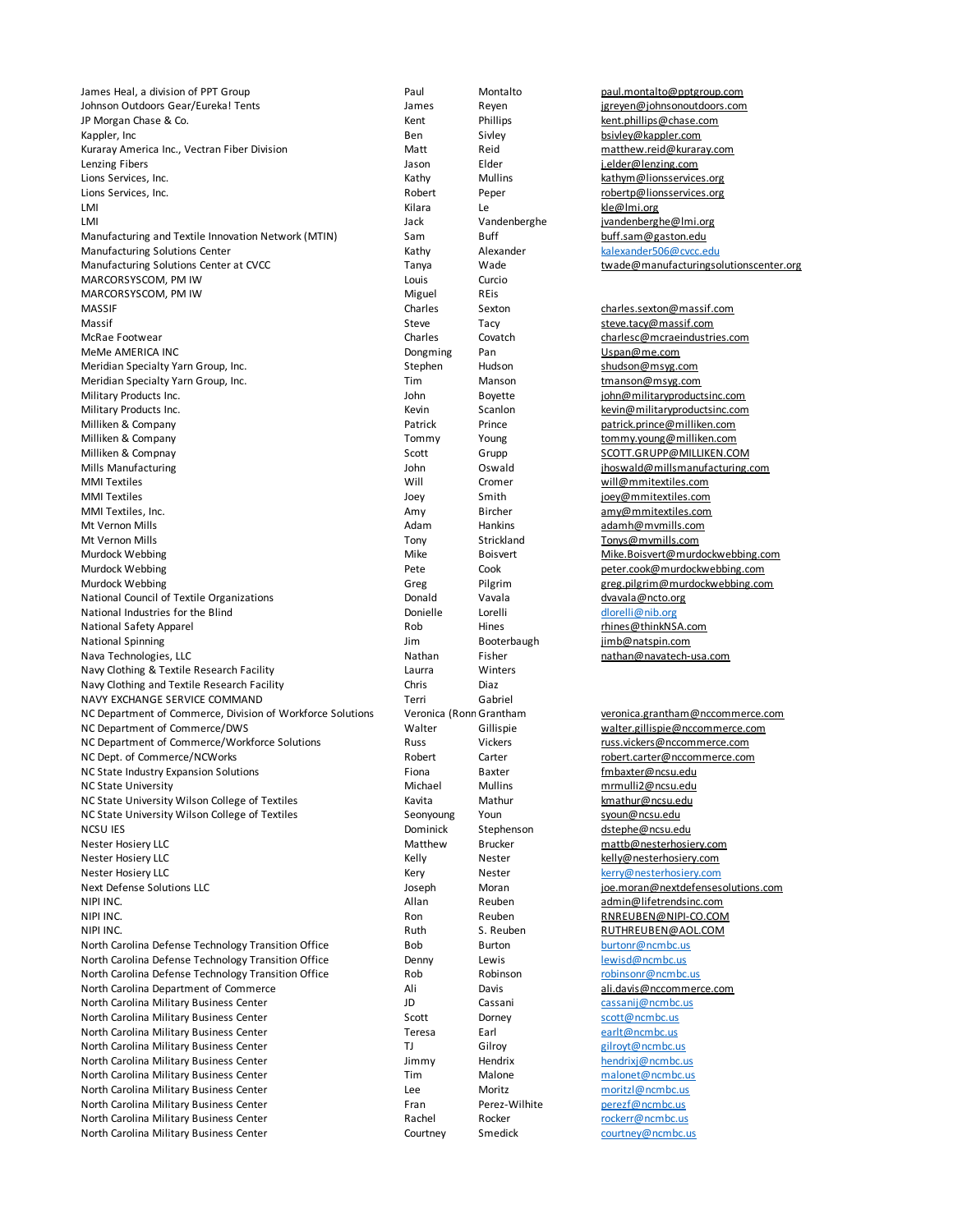North Carolina State University Veena Misra vmisra@ncsu.edu North Carolina State University **Andre** Andre West **Andre** West ajwest2@ncsu.edu North Carolina State University **Rong** Rong Yin Richards Rong Yin ryin@ncsu.edu Nouvelle LLC<br>
Solenna Musante glenna glenna glenna glenna glenna glenna glenna glenna glenna glenna glenna glenna glenna g<br>
Soln Whiteaker Glenna iwhiteaker iwhiteaker glenna glenna glenna glenna glenna glenna glenna glenn NYES Michael Saxon michael@nyes.co Ocean State Innovations and Bryan Boulis Boulis Bryan Boulis Bryan.boulis **Bryan.boulis** Bryan.boulis **Bryan.boulis** Ocean State Innovations and the South Cocean State Innovations and the South Section Animal Section Animal Section<br>1999 Cocean State Innovations and the South Section Accean Senko and the Senko and the Senko and the Senko Office of Senator Richard Burr Mike Fenley Office of Senator Thom Tillis Luke Blanchat luke\_blanchat@tillis.senate.gov OPTIMER BRANDS **DESAULT ACCOMPTIMER BRANDS** DESCRIPTION Agency Ayers **dayers** dayers description of the dayers of the dayers of the dayers of the dayers of the dayers of the dayers of the dayers of the dayers of the dayers Parkdale, Inc. **Parkdale, Inc.** Preston Bullock preston.bullock@parkdalemills.com Parkdale, Inc. **Figure 2018 Parkdale and Logan** and Logan **dependent in the University of Table 2019 Parkdalemills.com** Parkdale, Inc. **Cheryl** Smyre cheryl Smyre cheryl.smyre@parkdalemills.com Parkdale, Inc. **Bob** Usher Bob Usher bob.usher@parkdalemills.com Parkdale, Inc. **Anderson.warlick and Exercise anderson.warlick anderson.warlick anderson.warlick and Figure 2016** Parkdale, Inc. Community Community Charlie and Charlie Markdale, Charlie and Charlie Markdalemills.com Partner in the Private Sector Charlies Community Charlies Henry Willoughby Nurum Museum Charlies Community Charlies And Partner in the Private Sector **Henry** Henry Willoughby hww.vvv@gmail.com Phil Williams LLC<br>Piedmont Technology Consulting and the Matteother Pete Seeber Seeber Pete. Seeber Pete. Seeber Pete Seeber Pete Piedmont Technology Consulting Community Pete Seeber Seeber Pete.Seeber@piedmonttechnologyconsulting.com Precision Fabrics Group **Bill** Rothermel **Bill** Rothermel **Bill**.rothermel@precisionfabrics.com Product Manager Soldier Clothing and Individual Equipment Susan McLendon Susan.k.mclendon.civ@army.mil Pure Country, Inc. **Country Country Country Country Country** Country Country Country Country Country Country Country Country Country Country Country Country Country Country Country Country Country Country Country Country C QST INDUSTRIES INC MARC MARC Karofsky mrtrims@comcast.net QST INDUSTRIES INC CARLOS CARLOS CARLOS CARLOS CARLOS Montoya CARLOS CARLOS CARLOS CARLOS CARLOS CARLOS CARLOS CARLOS CARLOS CARLOS CARLOS CARLOS CARLOS CARLOS CARLOS CARLOS CARLOS CARLOS CARLOS CARLOS CARLOS CARLOS CARLOS QST INDUSTRIES INC **CONTRIGATION** CONTRIGUITION CONTRIGUITION Randy Woodward R&M INTERNATIONAL SALES CORP. The Contract of Communic Rawson Communic Prominic@rmintl.com Ram Telecom LLC **Community Community Community Community** Layal Assi Assi Layal Assi layal@ramtc.tech Renfro Corporation **Sachin Corporation** Sachin Sachin Vaidya sachin Sachin Sachin Sachin Sachin Sachin Sachin Sachin Sachin Sachin Sachin Sachin Sachin Sachin Sachin Sachin Sachin Sachin Sachin Sachin Sachin Sachin Sachin RTI Innovation Advisors The Communication Communication of the Kayla Messier Communication Messier@rti.org RTI International **Steven** McManus Steven McManus Smcmanus@rti.org SAERTEX USA, LLC **Nicholas** Ruane n.ruane n.ruane n.ruane n.ruane n.ruane n.ruane n.ruane n.ruane n.ruane n.ruane n.ruane n.ruane n.ruane n.ruane n.ruane n.ruane n.ruane n.ruane n.ruane n.ruane n.ruane n.ruane n.ruane n.ru SDL Atlas Sam Mahoney Sam Mahoney Smahoney Mahoney Smahoney School School and Smahoney School School School School School School School School School School School School School School School School School School School Sc Shakespeare Company LLC **Andy Sagcal Andy Sagcal Company LLC** Andy Sagcal **Andy** Sagcal andy.sagcal@shakespeareco.com Shawmut PA, LLC **Shawmut PA, LLC** Scott Scott Wilkinson swilkinson@shawmutcorporation.com Signet Mills **Mark** Mark Willard mark.willard mark.willard mark.willard mark.willard mark.willard mark.willard mark.willard mark.willard mark.willard mark.willard mark.willard mark.willard mark.willard mark.willard mark.wi Silver Oak Leaf Inc **Materia Community Constant Community** Jonathan Long and the proposition of the state of the Jonathan Long in the proposition of the state of the state of the state of the state of the state of the stat Simontic Composite Inc. The Simon Senibi senibi ssenibi@simonticcomposite.com Skerkis Group LLC **Skerkisgroup@gmail.com** Craig Skerkis Skerkis Skerkisgroup@gmail.com Skerkis Group LLC **Skerkis Skerkisgroup@gmail.com** Craig Skerkis Skerkisgroup@gmail.com Small World Sciences LLC **Chernoff and Chernoff computers** Don Chernoff computers donchernoff @gmail.com SourceAmerica John Key Jkey@sourceamerica.org Spiritus Systems **Fred** Baker Follow Fred Baker **Fred** Baker **Fred** Baker **Fred** Baker **Fred** Baker **Fred** Baker **Fred** Baker **Fred** Baker **Fred** Baker **Fred** Baker **Fred** Baker **Fred** Baker **Fred** Baker **Fred** Baker **Fred** Spiritus Systems Marian Gibson mgibson@spiritussystems.com Spiritus Systems **Kathryn Kathryn** Kathryn Kittrell Kittrell Kittrell Kittrell Kuthryn Kittrell Kuthryn Kittrell K Spiritus Systems Josh Laib jlaib@spiritussystems.com Spiritus Systems **Kristi** Nix knix@spiritussystems.com Spiritus Systems **Subsetems.com** Erika Snyder estimates esnyder essenyder@spiritussystems.com SSM Industries STM Industries Community Community Community Community Community Community Community Community Community Community Community Community Community Community Community Community Community Community Community Co Supreme Industries and Matt Molmes miscle methods methods methods methods methods methods methods methods methods methods methods methods methods methods methods methods methods methods methods methods methods methods meth Survival Innovations LLC Mark Trexler mark@survivalii.com Technology Holding LLC **Anglicum** Anjli Kumar anjlikumar86@gmail.com Teijin Aramid **Dominique Adams** dominique adams dominique.adams@teijinaramid.com Teijin Aramid USA **Keir** Keir High Keir High keir.high@teijinaramid.com Tex-Care Medical **Tex-Care Medical** Jimmy Wright Wright in the immyw@flyntamtex.com Textile Technology Center at Gaston College Jasmine Cox cox.jasmine@gaston.edu TIAX LLC Susan McKinney mckinney.susan@tiax-llc.com TIAXLLC **CONFINGTER CONFINENTIATE CONFINENTIATE ANN** Anna Marie Nocente more nocente.annamarie@tiax-llc.com<br>Timber Rock Marketing DBA Legend Compression Wear Walter Wruger Kruger walter@legendcompressionwear Timber Rock Marketing DBA Legend Compression Wear Walter Kruger walter@legendcompressionwear.com Timber Rock Marketing DBA Legend Compression Wear John John Thomas john@legendcompressionwear.com UFP Technologies, Inc. Marie Hanides mhanides@ufpt.com Ultio Crati Inc. **Nicholas** Santana nick@ultiocrati.com UMass Lowell **Claire** Claire Lepont Claire Lepont Claire Lepont Claire Lepont Claire Lepont Claire Lepont Claire Lepont Claire Lepont Claire Lepont Claire Lepont Claire Lepont Claire Lepont Claire Lepont Claire Lepont Clai Unifi **Jane** Johnson **Johnson** jjohnson jiohnson **jiohnson** eniti.com Unifi Manufacturing Inc. **Edmir** Edmir Silva esilva@unifi.com Unifi Manufacturing, Inc. The Control of the Control Bradley Rachel Bradley reports and the control of the Bradley reports of the Control of the Control of the Control of Rachel Bradley reports and the Control of the Contr University of Massachusetts Lowell **Ramaswamy** Nagarajan Ramswamy Nagarajan Ramswamy Nagarajan@uml.edu US Air Force **Donald** Lee **Donald** Lee **Donald** Lee **Donald** Lee **Nichols** US Air Force Joe Nichols USA PEO Soldier, Product Manager, Soldier Protective Equipment (S Warren Clare

John Whiteaker jwhiteaker@nsin.us Byron Sharron bsharron@omarainc.com geoff@osinnovate.com Greg Watson gregw@ssmind.com